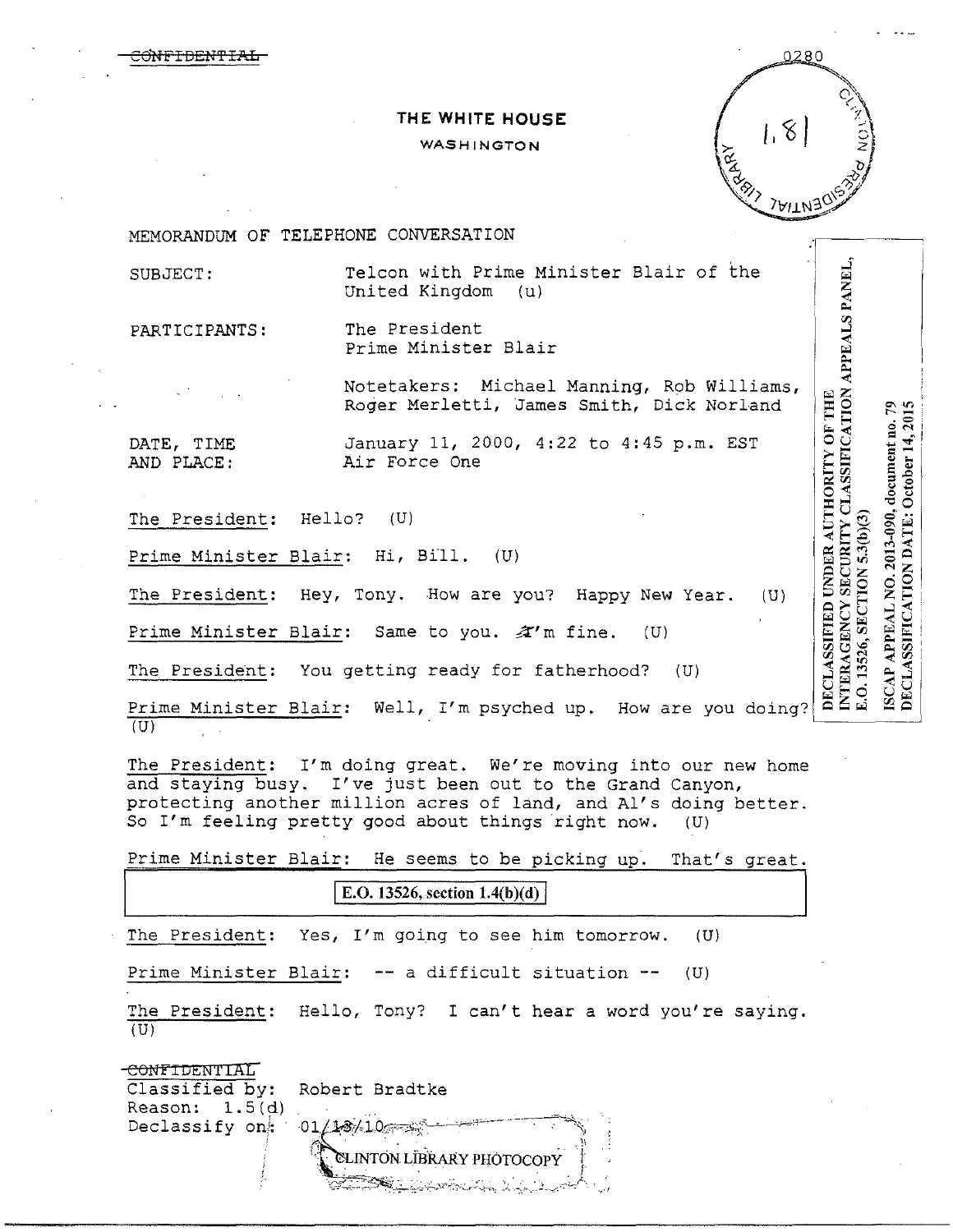Prime Minister Blair: Is this any better? (U)

The President: I can hear you fine, now. (U)

Prime Minister Blair: Alright. Good.

E.O. 13526, section  $1.4(b)(d)$ 

The President: For one thing, he will. We've worked very hard on this, and I want them to give de Chastelain something credible to work with. I don't think they have rejected it out of hand,<br>E.O. 13526, section 1.4(d) | It's very helpfu It's very helpful. that de Chastelain and Mandelson have minimized the sense of a<br>"deadline," certainly publicly, because I think we need to frame the issue for January not as meeting Trimble's deadline, but as the need for concrete steps for de Chastelain to say the IRA is on the way to meeting the timetable in the Good Friday agreement. I know that Adams is trying to keep everybody together, but one of the possibilities might be if they could be seen as responding to you, rather than a unionist deadline. If something could be done on the Patten report or something -- I want to make the argument he's doing this in response to that, in addition to the Good Friday Accord. (et

Prime Minister Blair: Yes.

E.O. 13526, section  $1.4(b)(d)$ 

INTON LIBRARY PHOTOCOPY

CONi'IDiNTIAJ.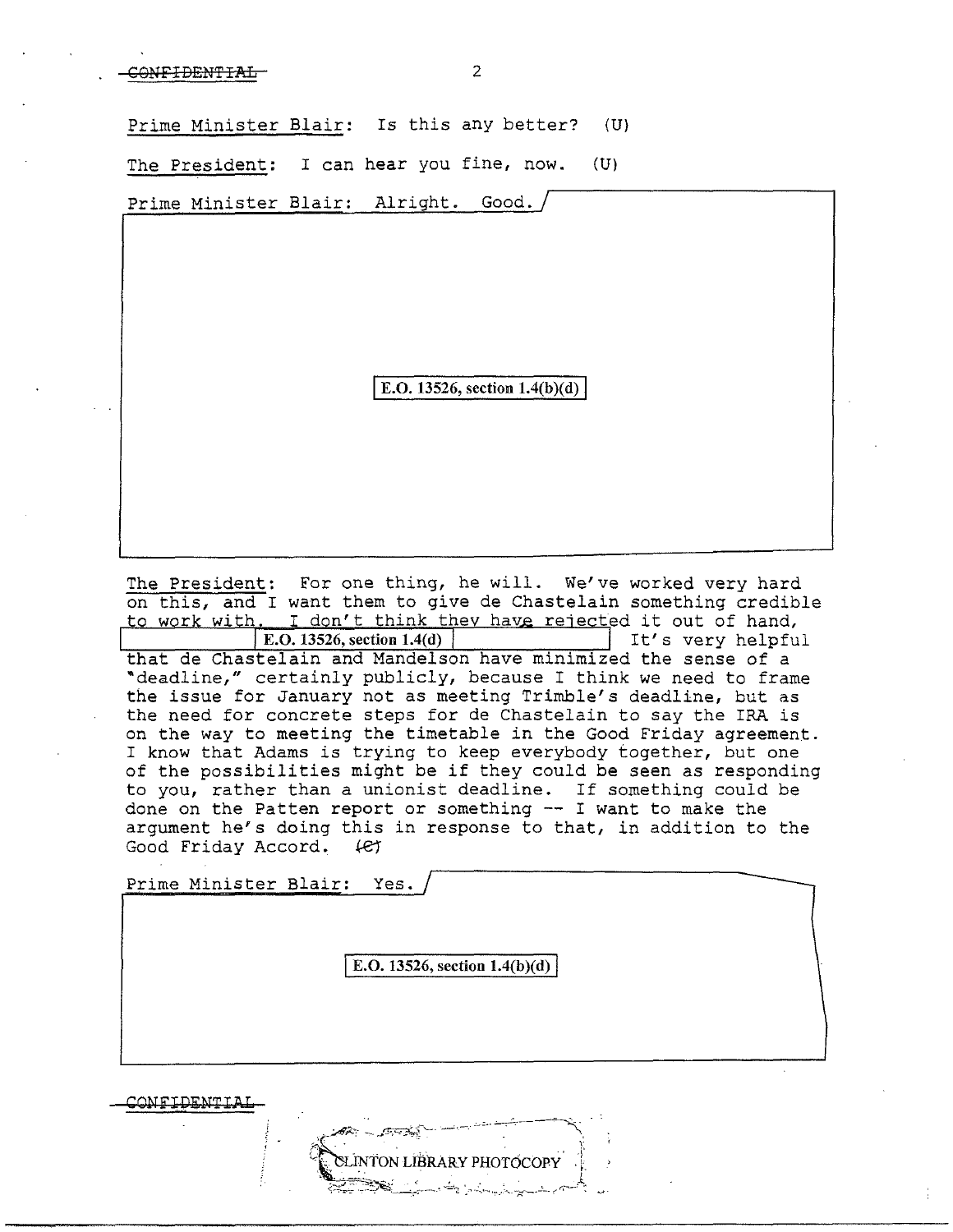E.O. 13526, section  $1.4(b)(d)$ 

The President: What is their reasoning? What reason are they giving? +et

Prime Minister Blair:

The President: Yes. (U)

Prime Minister Blair:  $\overline{\text{E.O. 13526, section 1.4(b)(d)}}$ CLÌNTON LIBR ΑRY ΡΗΟΤΟΣΟΡΥ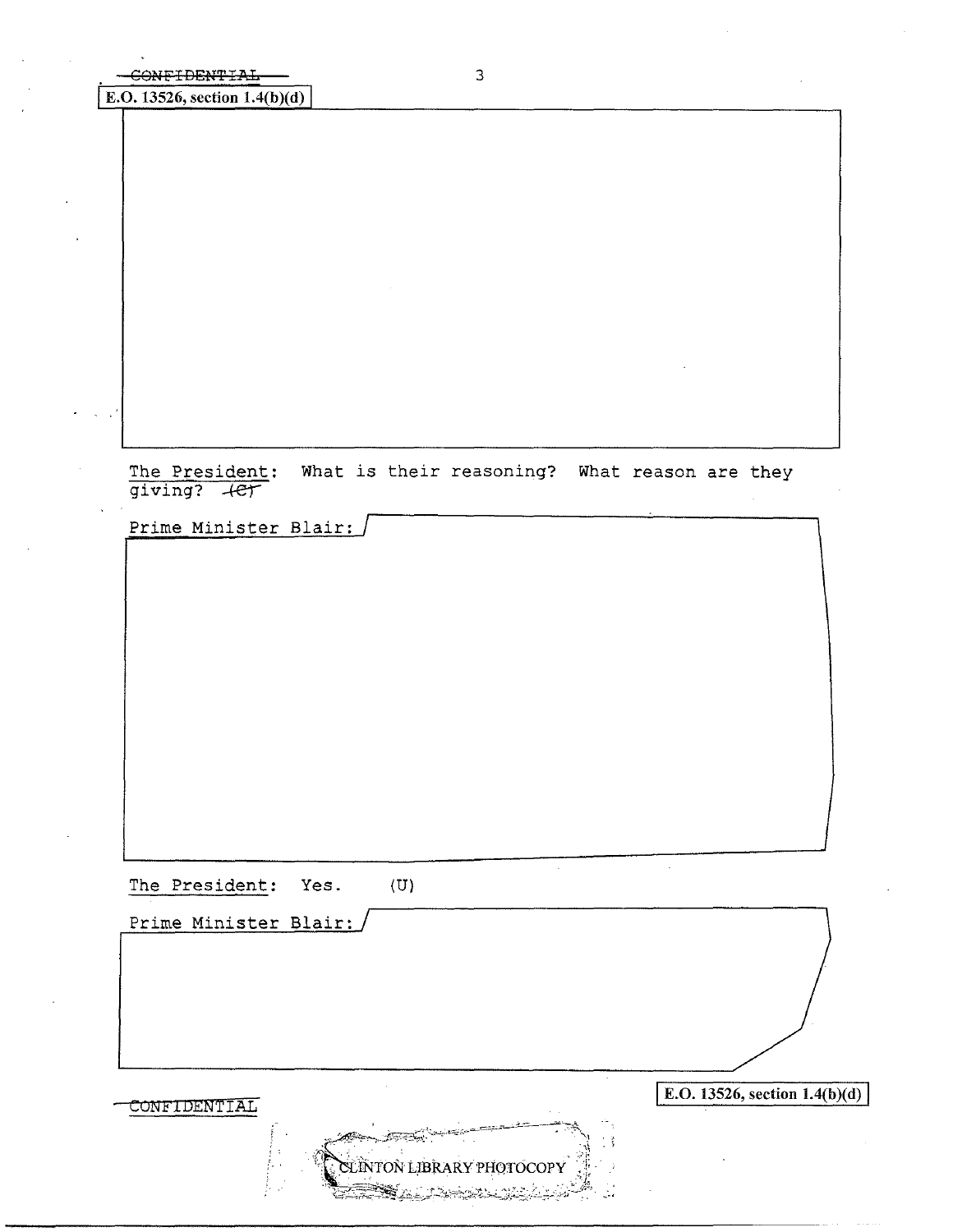E.O. 13526, section  $1.4(b)(d)$ 

The President: I agree with that. Let me work it and call you when I finish with him.  $\langle \varphi \rangle$ when I finish with him.

Prime Minister Blair: Sorry to call and land this on you.  $\langle \varphi \rangle$ 

The President: No, no. It's a big deal. I got wind of what they're saying and  $I'm$  livid.  $\mathcal{L}$ 

Prime Minister Blair:

The President: Yes, I got it. I will call you after I talk to him. How did your meeting with the Iranian Foreign Minister go?  $\perp$ 

Prime Minister Blair:

The President: Hello? I lost you again. (U)

Prime Minister Blair:

 $\overline{E_{\cdot}, \overline{C_{\cdot}, \overline{C_{\cdot}}}}$   $\overline{E_{\cdot}, \overline{C_{\cdot}, \overline{C_{\cdot}}}}$   $\overline{E_{\cdot}, \overline{C_{\cdot}}}}$   $\overline{E_{\cdot}, \overline{C_{\cdot}}}}$   $\overline{E_{\cdot}, \overline{C_{\cdot}}}}$   $\overline{E_{\cdot}, \overline{C_{\cdot}}}}$   $\overline{E_{\cdot}, \overline{C_{\cdot}}}}$   $\overline{E_{\cdot}, \overline{C_{\cdot}}}}$   $\overline{E_{\cdot}, \overline{C_{\cdot}}}}$   $\overline{$ 

The President: Yeah, I agree with that. We have a tough week here. (U)

CONPIDEN'fIAL **LINTÖN LIBRARY PHOTOCOPY**